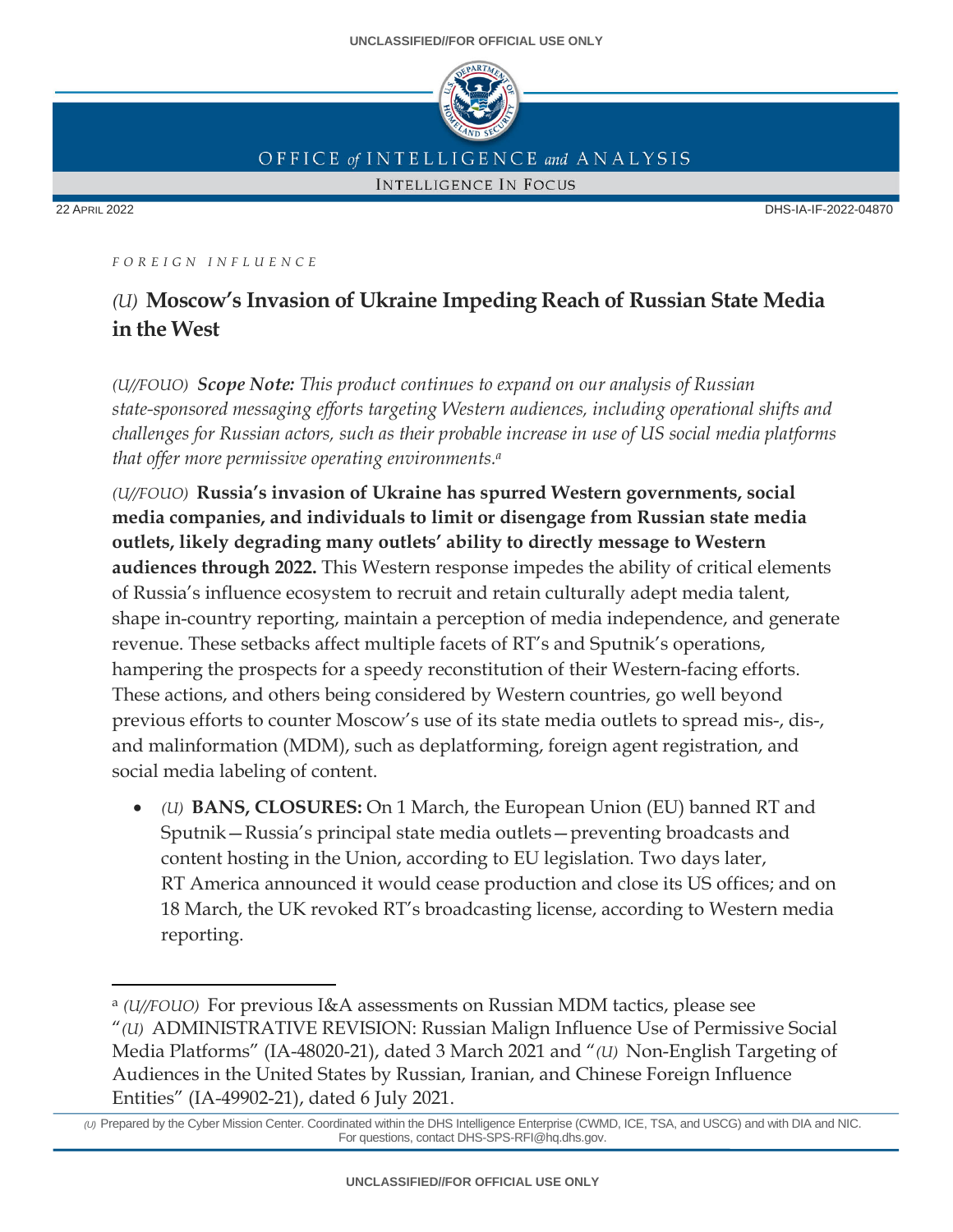- (U) DEPLATFORMING, BLOCKING ADS: Many US-based companies and online services have removed Russian state media outlets from their platforms, application stores, or news feeds, at least partially in response to the EU ban, according to technology and business news reporting (see Appendix). They also sought to de-rank Russian state media content in search results, block the ability for Russian state media to advertise on their platforms, and increase efforts to label this content as false or affiliated with Moscow.
- (U) RESIGNATIONS, SEVERED TIES: Some US- and Europe-based journalists and editors associated with these pro-Russian outlets have resigned over disagreements with their employers' messaging slant on the Russia-Ukraine crisis, according to a UK trade magazine. As of 28 February, at least three senior editors of RT's video news subsidiary, Ruptly, have quit, including the chief marketing officer, according to an international news agency. In late February, a California-based affiliate of Ruptly cancelled its service agreement and severed all contact with RT, according to a senior manager's Twitter account.



(U) Picture included in senior manager's tweet about severed relationship with RT.

#### (U) Criminal Hacker Disruptions

(U) In response to Russia's invasion of Ukraine, criminal hackers self-identifying as members of the group Anonymous declared "cyber war" on Russia and claimed that they were disrupting access to Russian websites, including conducting distributed denial-of-service attacks against Russian state media outlet websites, according to a UK newspaper. These disruptions can temporarily limit online readership of these Russian outlets.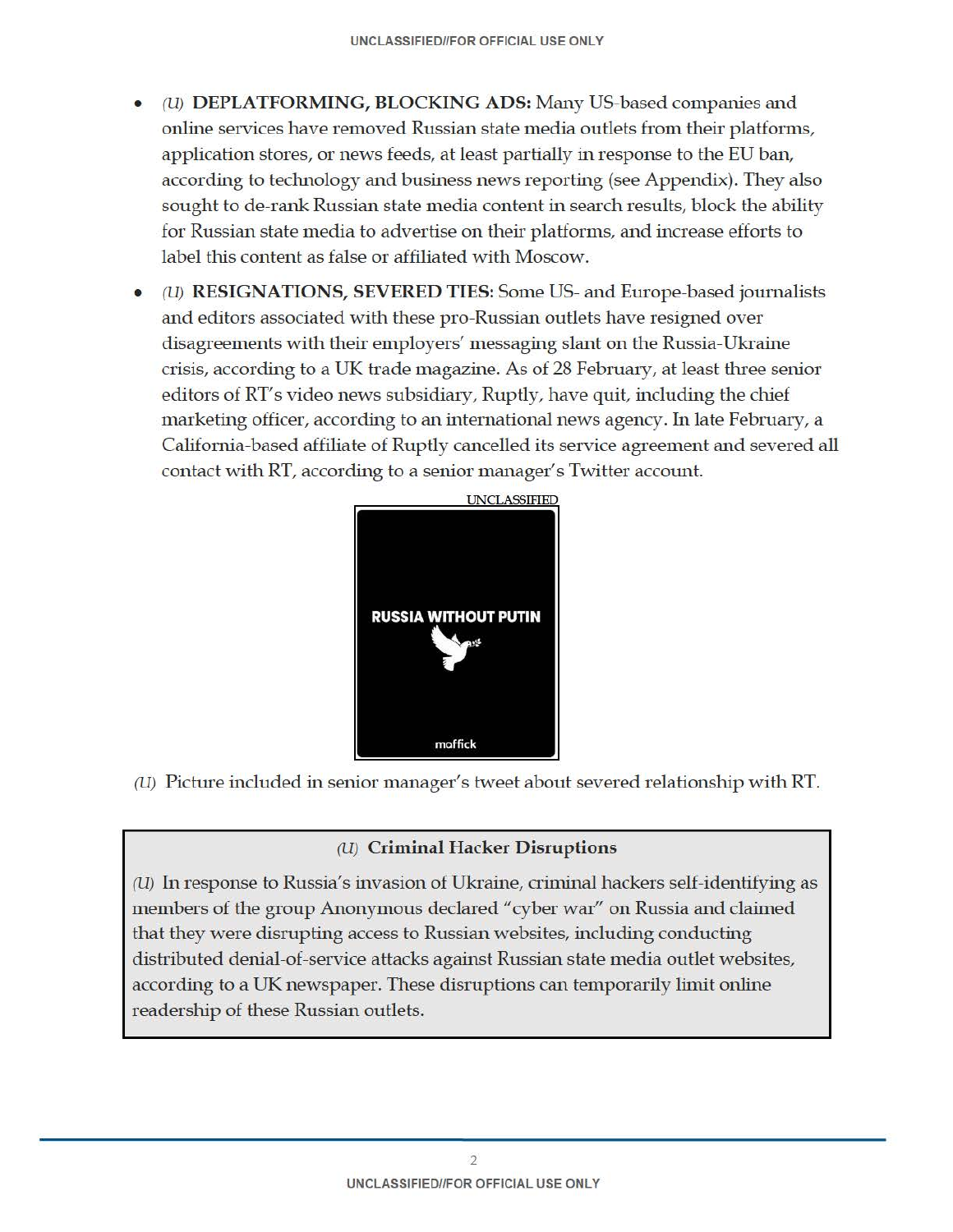*(U//FOUO)* **Russia's efforts to circumvent Western punitive actions, such as redirecting state media users to alternative hosting platforms or pivoting to more covert channels, are unlikely to reach Western audiences as widely as legacy infrastructure.** Despite these setbacks, Moscow has a strong desire to shape international media narratives, suggesting the Kremlin will pursue other avenues to reach foreign audiences, based on a history of RT by UK-based scholars and a DOJ indictment. Moscow has viewed RT and Sputnik outlets as alternatives to US and European outlets to counter Western media narratives, according to comments provided to a US newspaper. Moscow also continues to push its narratives through its covert English-language proxy websites and accounts, despite public exposure of their ties to Russian intelligence services and Kremlin-linked individuals.

- *(U)* RT's Twitter handle urged its followers to join alternative online platforms like the Canada-based video streaming service Rumble—that have not yet imposed limits on Russian state media content targeting Western audiences, according to RT social media posts and US news reporting. As of 18 March, RT's Rumble account had a total of 36,000 subscribers, compared to late February when it had almost 4.6 million subscribers to its now-blocked YouTube account, according to their respective social media accounts.
- *(U)* US audiences visit RT and Sputnik's websites substantially more often than all covert Russian proxy outlets combined, according to commercial data on website traffic trends. On a three-month basis in early 2021, RT and Sputnik received roughly 29.7 and 5.6 million US visits respectively, while different proxy outlets received between 5,000 and 612,000, according to this data.
- *(U)* Russian state media outlets could also divert messaging attention to associated non-English-language channels, such as RT en Español and RT Arabic, in an attempt to reach Western audiences with additional language skills. Although the overall number of US-based, non-English language RT and Sputnik consumers remains an intelligence gap, US English speakers still outnumber Spanish-speaking citizens by more than five to one, and the EU included RT en Español in its 1 March ban, according to US Census data from 2020 and EU legislation.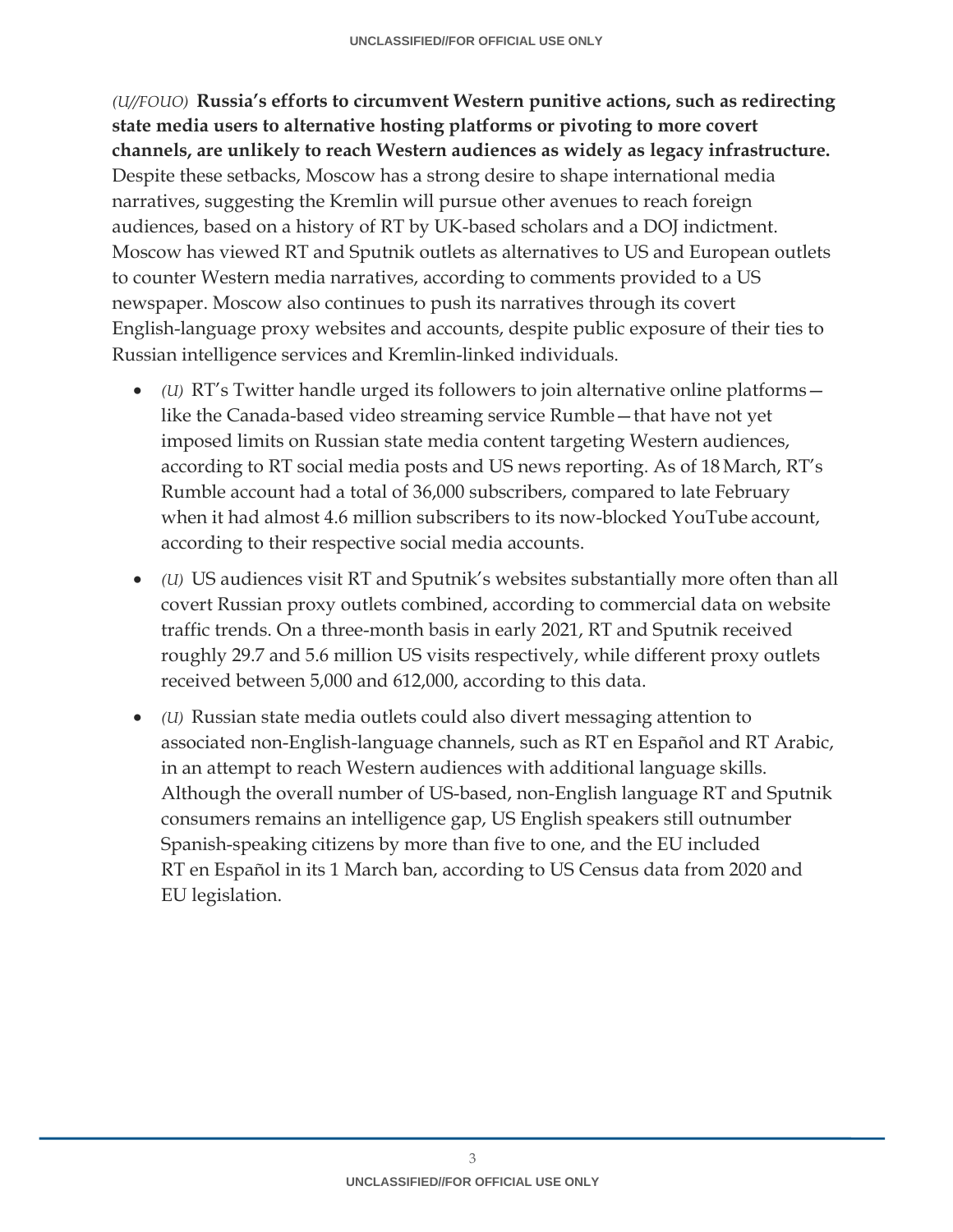### (U) Chinese State Media Echoing Many Russian Narratives

(U/jFOUO) Chinese English-language state media has provided an alternative avenue for Russian MDM to reach Western audiences, circumventing Western punitive actions. Following the Russian invasion of Ukraine, Chinese state media outlets began amplifying Russian allegations of US-funded bioweapon labs in Ukraine, portrayals of NATO as the aggressor through decades of US-led eastward expansion, and assertions that Western sanctions are unlikely to be effective. However, Chinese-state media did not amplify some other Russian-backed narratives, such as the claim that Nazis ran Ukraine.

## (U) Appendix: Influence-Related, Private Sector Restrictions on Russia Since Ukraine **Invasion**b

| UNCLASSIFIED//FOR OFFICIAL USE ONLY |                                                                          |                                                                                                                                                |
|-------------------------------------|--------------------------------------------------------------------------|------------------------------------------------------------------------------------------------------------------------------------------------|
| $(U)$ Service                       | $(U)$ Platforms                                                          | $(U)$ Steps                                                                                                                                    |
| Audio/video streaming               | YouTube, Twitch, TikTok,<br>Roku, Spotify                                | Account and channel<br>removals, blocked ads and ad<br>revenue, state-sponsored<br>content labels                                              |
| Search engines                      | Microsoft Bing, Google                                                   | De-ranked Russian state media<br>searches, removed content<br>from generated news feeds                                                        |
| Microblogging and<br>networking     | Meta (including Facebook<br>and Instagram), Reddit,<br>Telegram, Twitter | State-sponsored content labels,<br>blocked ads, hiding discussion<br>threads, banning<br>corresponding links, account<br>removals, geoblocking |
| <b>Broadcast media</b>              | <b>DirecTV</b>                                                           | Cancelled programming                                                                                                                          |
| Application marketplaces            | Apple App Store, Google<br><b>Play Store</b>                             | Removed Russian state media<br>applications from app stores                                                                                    |

 $\mathfrak{b}(U)$  This table only includes international telecommunications and hosting platforms that took action against Russian state media outlets. A larger body of international businesses have ceased operating in Russia or prohibited Russian citizens' use of their services in response to the invasion.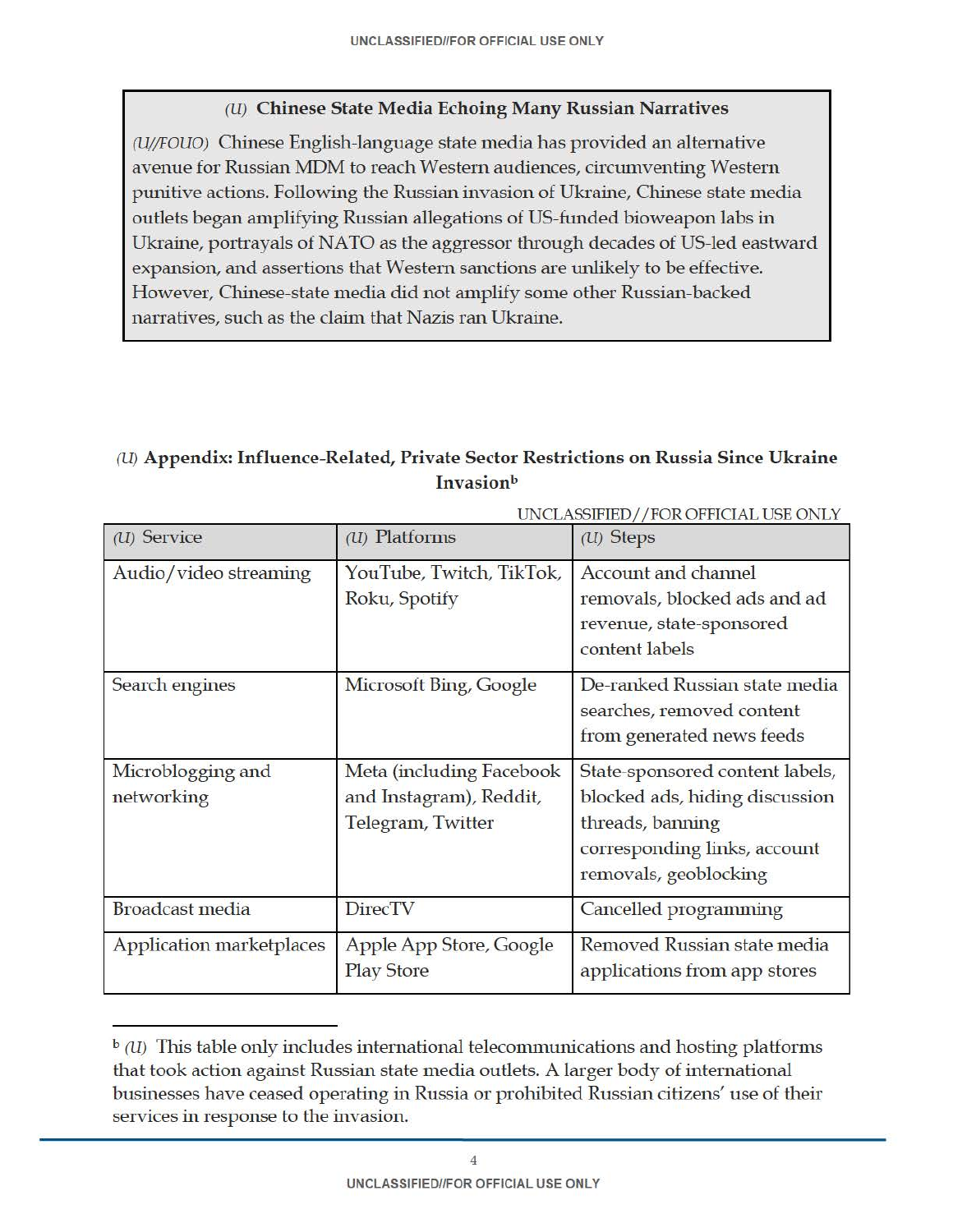#### Source, Reference, and Dissemination Information

| <b>Source Summary</b><br><b>Statement</b>                                                    | (U/FOUO) We assess that Russia's invasion of Ukraine has spurred Western<br>governments, social media companies, and individuals to limit or disengage from<br>Russian state media outlets, likely degrading the outlets' ability to push Kremlin<br>narratives to English-language and other European audiences. We have high<br>confidence in this assessment based on a body of reliable US and international news<br>reporting, as well as credible US and EU Government information. While we are<br>unable to determine the veracity of the information contained within the cited tweet,<br>we do note that this social media post originated from the verified Twitter account of<br>Maffick's chief executive officer; therefore, this individual would have routine access to<br>this information and be able to disseminate it publicly.<br>(U/FOUO) We assess that Russia's efforts to circumvent Western punitive actions, such<br>as redirecting state media users to alternative hosting platforms, in addition to its use<br>of covert channels, are unlikely to be as effective in reaching US and European |
|----------------------------------------------------------------------------------------------|------------------------------------------------------------------------------------------------------------------------------------------------------------------------------------------------------------------------------------------------------------------------------------------------------------------------------------------------------------------------------------------------------------------------------------------------------------------------------------------------------------------------------------------------------------------------------------------------------------------------------------------------------------------------------------------------------------------------------------------------------------------------------------------------------------------------------------------------------------------------------------------------------------------------------------------------------------------------------------------------------------------------------------------------------------------------------------------------------------------------------|
|                                                                                              | audiences as legacy RT and Sputnik infrastructure. We have moderate confidence in<br>this assessment based on Western news reporting of mixed reliability and a collection<br>of social media accounts and websites operated by Russian and Chinese state actors.                                                                                                                                                                                                                                                                                                                                                                                                                                                                                                                                                                                                                                                                                                                                                                                                                                                            |
| <b>Definitions</b>                                                                           | (U/FOUO) Foreign Influence: Any covert, fraudulent, deceptive, or unlawful activity of<br>foreign governments - or persons acting on their behalf - undertaken with the purpose<br>or effect of influencing, undermining confidence in, or adversely affecting<br>US democratic processes or institutions or otherwise affecting socio-political sentiment<br>or public discourse to achieve malign objectives.                                                                                                                                                                                                                                                                                                                                                                                                                                                                                                                                                                                                                                                                                                              |
|                                                                                              | (U/FOUO) Covert Influence: Activities in which a foreign government hides its<br>involvement, including the use of agents of influence, covert media<br>relationships, cyber influence activities, front organizations, organized crime<br>groups, or clandestine funds for political action.                                                                                                                                                                                                                                                                                                                                                                                                                                                                                                                                                                                                                                                                                                                                                                                                                                |
|                                                                                              | (U/FOUO) Overt Influence: Activities that a foreign government conducts<br>openly or has clear ties to, including the use of strategic communications,<br>public diplomacy, financial support, and some forms of propaganda.                                                                                                                                                                                                                                                                                                                                                                                                                                                                                                                                                                                                                                                                                                                                                                                                                                                                                                 |
|                                                                                              | (U/FOUO) Disinformation: An adversary's use of false or misleading information<br>created or spread intentionally with the purpose of altering a specific target audience's<br>attitudes or behavior to benefit the information's creator.                                                                                                                                                                                                                                                                                                                                                                                                                                                                                                                                                                                                                                                                                                                                                                                                                                                                                   |
|                                                                                              | (U/FOUO) Malinformation: An adversary's deliberate use of otherwise verifiable<br>information with malicious intent, such as by amplifying the information selectively or<br>out of context, or to the detriment of specific persons.                                                                                                                                                                                                                                                                                                                                                                                                                                                                                                                                                                                                                                                                                                                                                                                                                                                                                        |
|                                                                                              | (U/FOUO) Misinformation: An adversary's use of false or misleading information. An<br>adversary's intent can change misinformation to disinformation.                                                                                                                                                                                                                                                                                                                                                                                                                                                                                                                                                                                                                                                                                                                                                                                                                                                                                                                                                                        |
| Privacy, Civil Rights,<br>Civil Liberties,<br><b>Intelligence Oversight</b><br><b>Notice</b> | (U/FOUO) US persons linking, citing, quoting, or voicing the same arguments raised by<br>these foreign influence activities likely are engaging in First Amendment-protected<br>activity, unless they are acting at the direction or control of a foreign threat actor.<br>Furthermore, variants of the topics covered in this product, even those that include<br>divisive terms, should not be assumed to reflect foreign influence or malign activity<br>absent information specifically attributing the content to malign foreign actors. This<br>information should be considered in the context of all applicable legal and policy<br>authorities to use open source information while protecting privacy, civil rights, and<br>civil liberties.                                                                                                                                                                                                                                                                                                                                                                       |
| <b>Dissemination</b>                                                                         | (U/FOUO) Federal, state, local, and private sector stakeholders.                                                                                                                                                                                                                                                                                                                                                                                                                                                                                                                                                                                                                                                                                                                                                                                                                                                                                                                                                                                                                                                             |